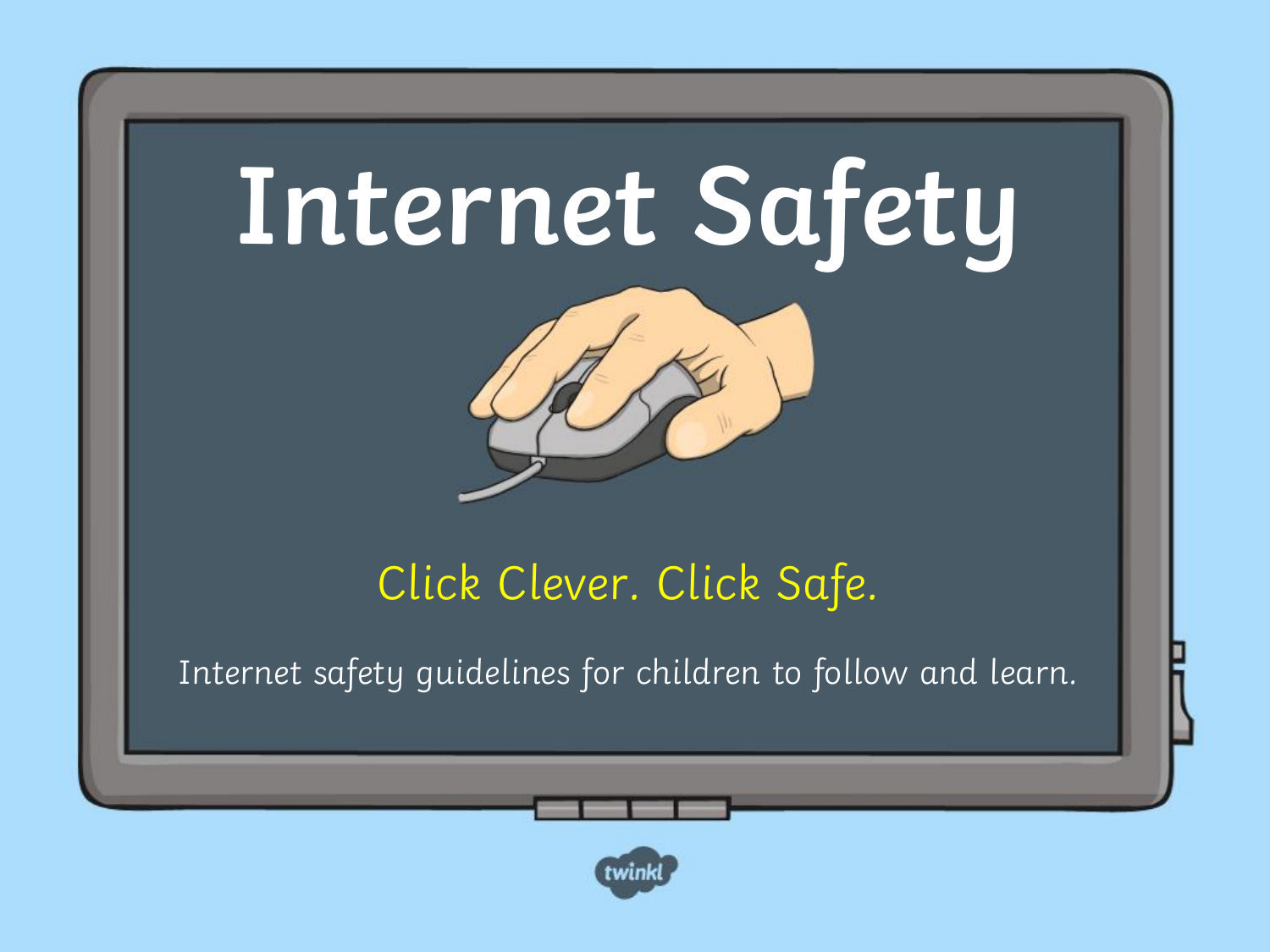#### The internet is amazing when used safely and correctly.



Here are some simple rules that will help you make sure it stays amazing so that it plays a healthy part of your life.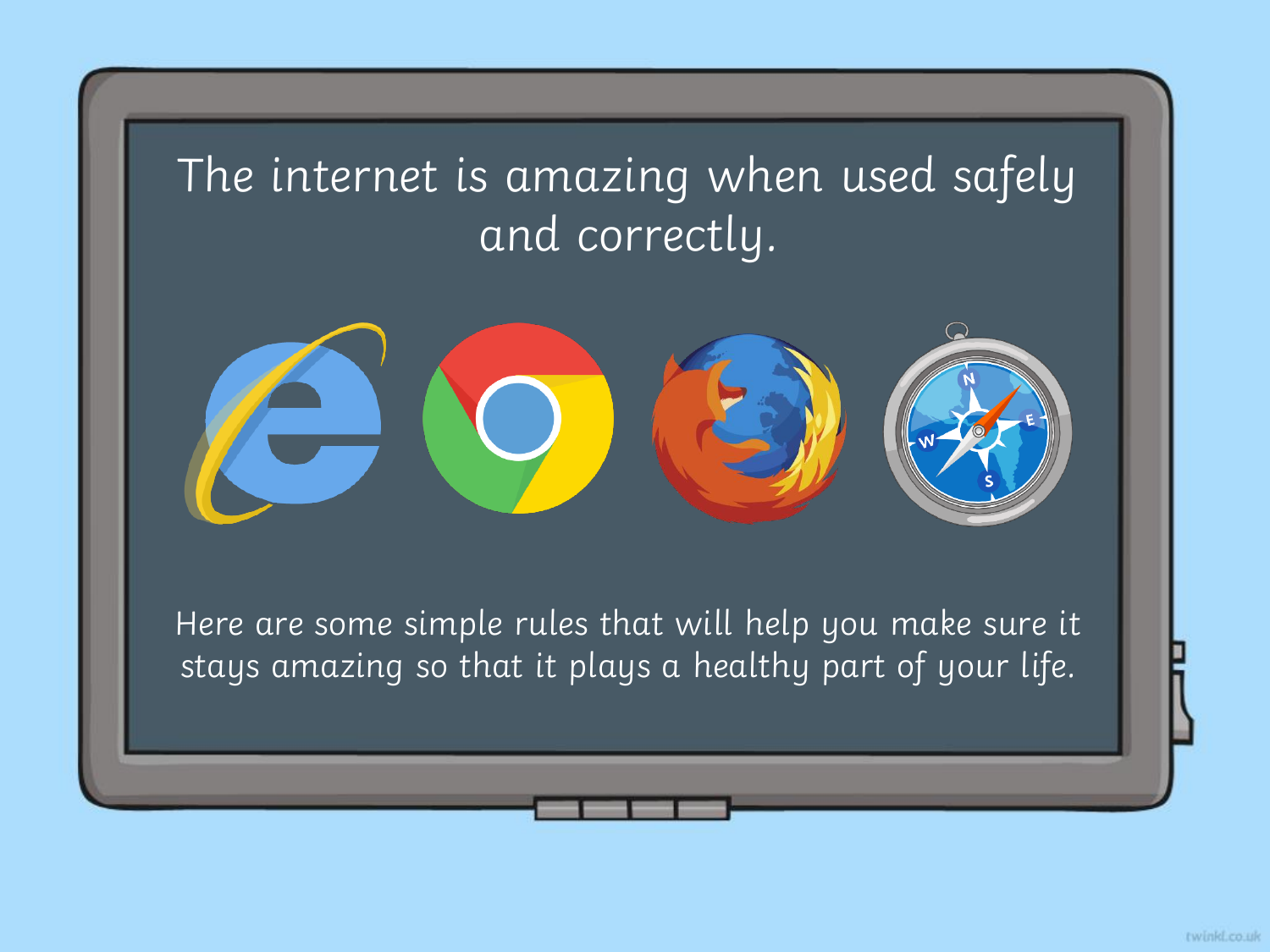

Photo courtesy of (lon@th@nC@flickr.com and forche.6@flickr.com) - granted under creative commons licence - attribution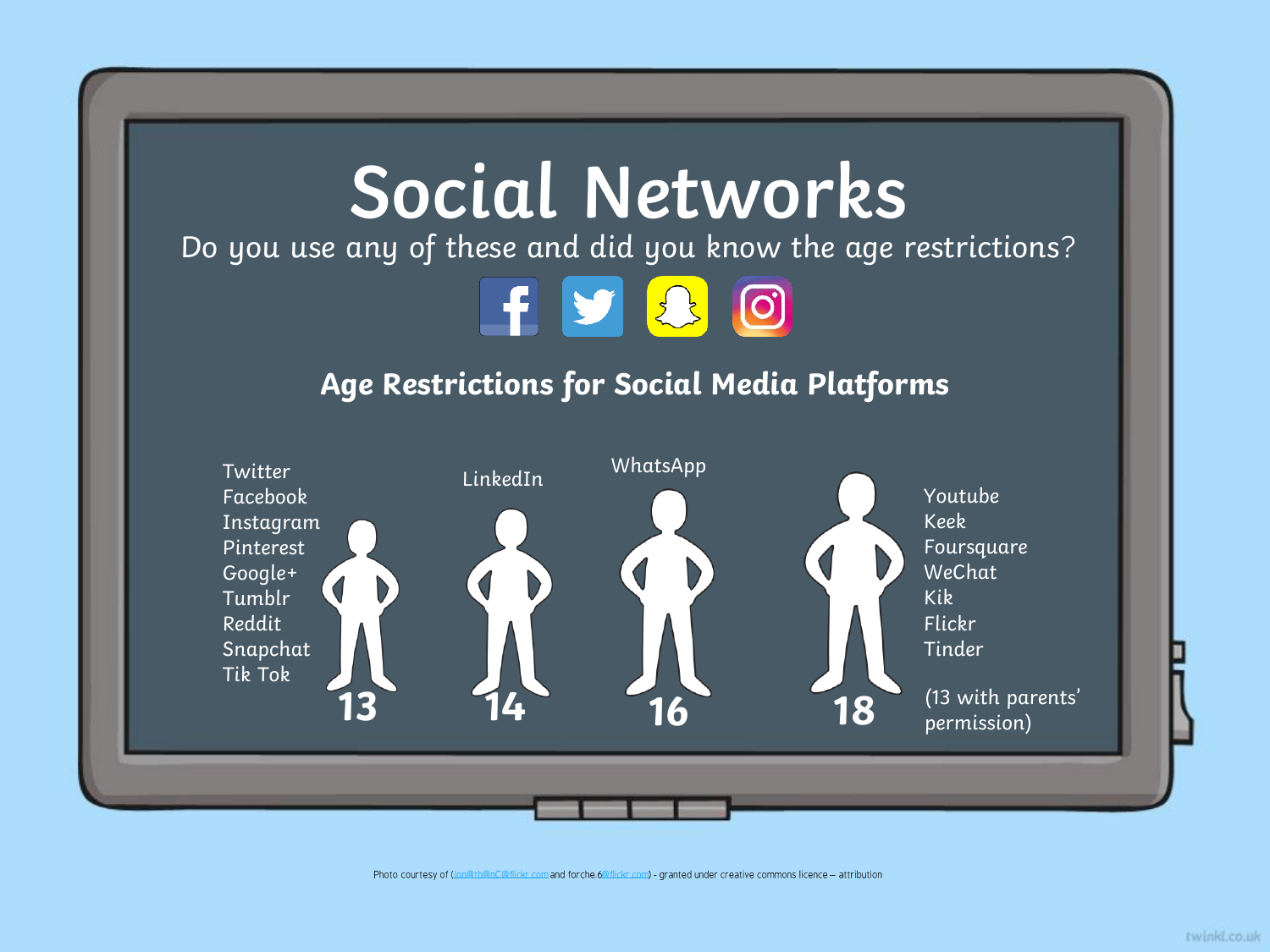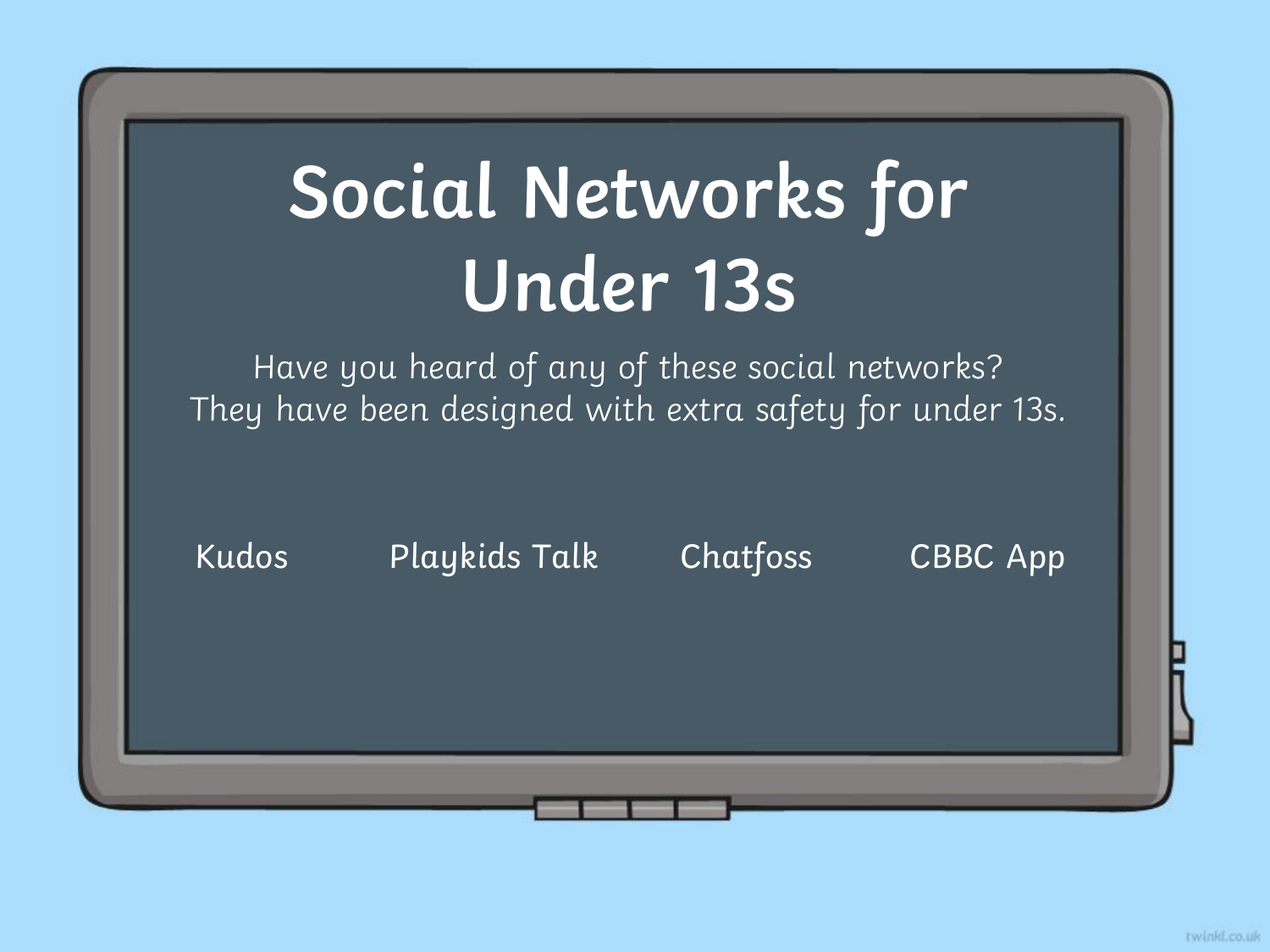<span id="page-4-0"></span>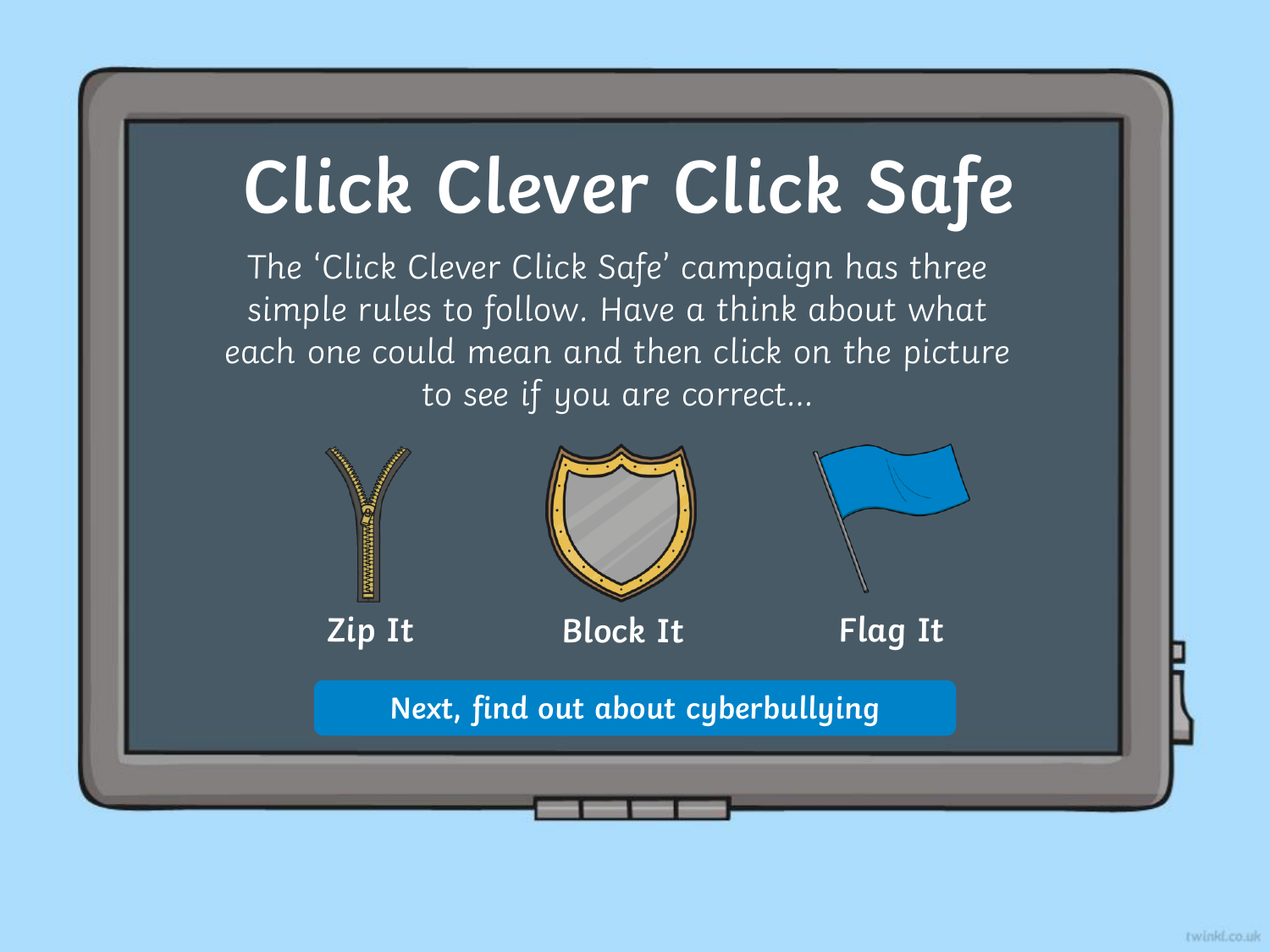## **Zip It**

<span id="page-5-0"></span>Really think twice about everything that you say online. Don't give away your real name, address or even which school you go to or which clubs you are in.



#### **[Back to Click Clever Click Safe](#page-4-0)**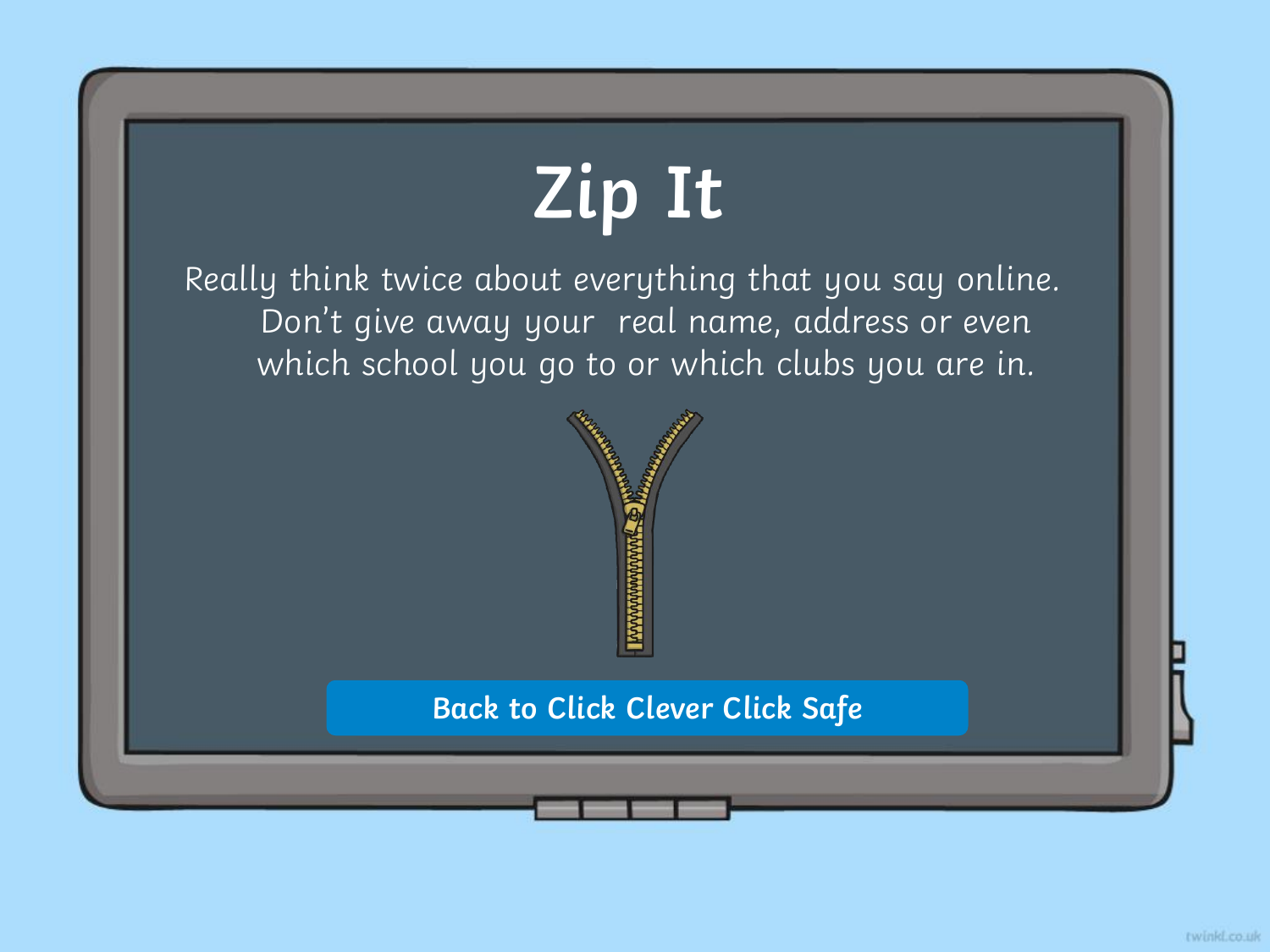### **Block It**

- <span id="page-6-0"></span>• If something looks odd, it probably is!
- Block and delete emails from anyone you don't know.
- Do not open any attachments from people you don't know as it could be a nasty virus!
- If anyone sends you a nasty email or message, don't get into a discussion, just block them and then tell an adult.
- This applies to all devices that use the Internet, e.g. Games consoles (Xbox or PlayStation) and tablets (iPad).

#### **[Back to Click Clever Click Safe](#page-4-0)**

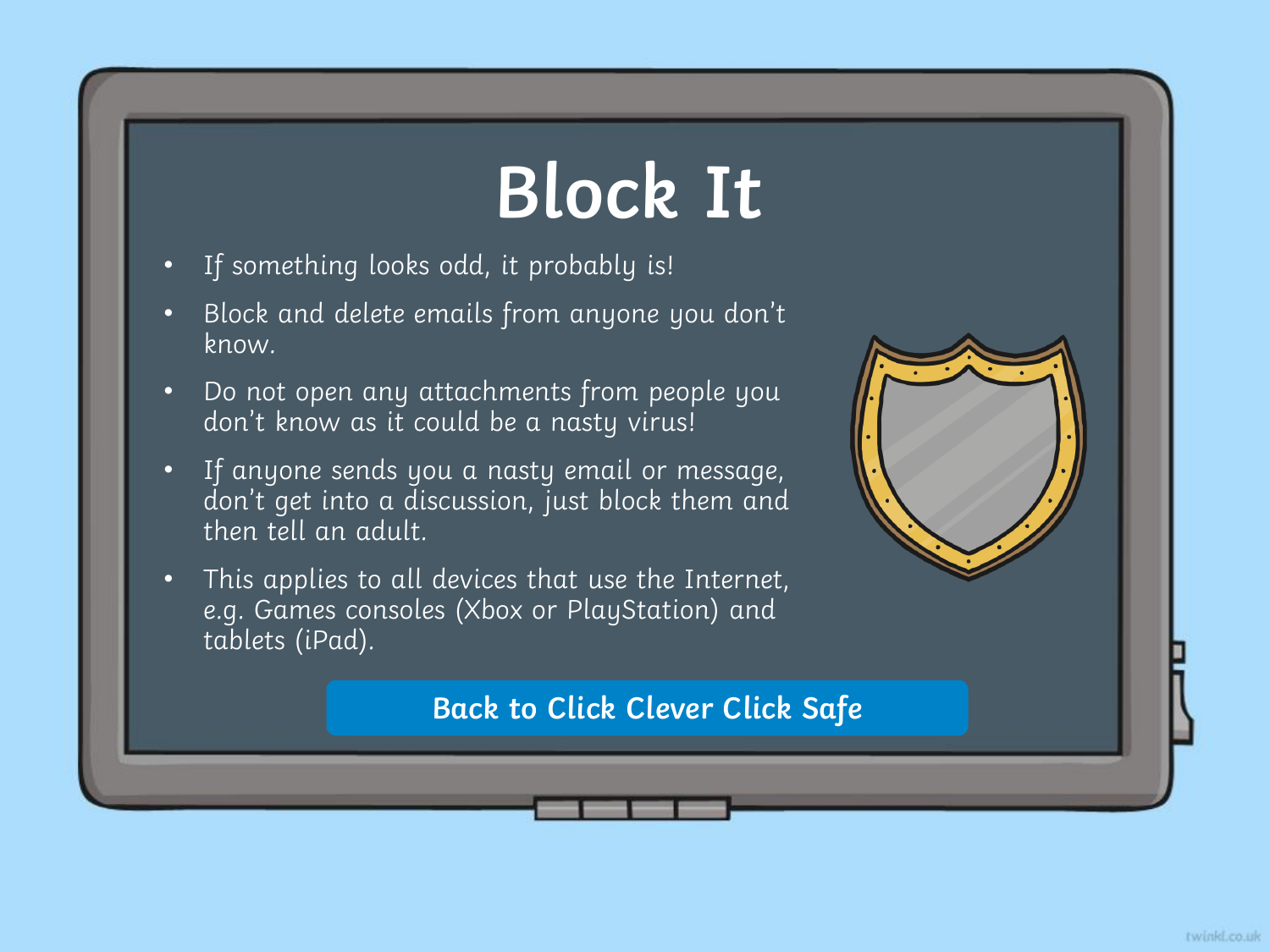# **Flag It**

<span id="page-7-0"></span>Flag up anything that is not right.

This means tell someone you trust – they might be able to help get something done about it.

These things might include:

- Cyberbullying
- Someone asking to meet you in real life
- Anything that upsets or worries you
- Anything you think might be illegal

**[Back to Click Clever Click Safe](#page-4-0)**

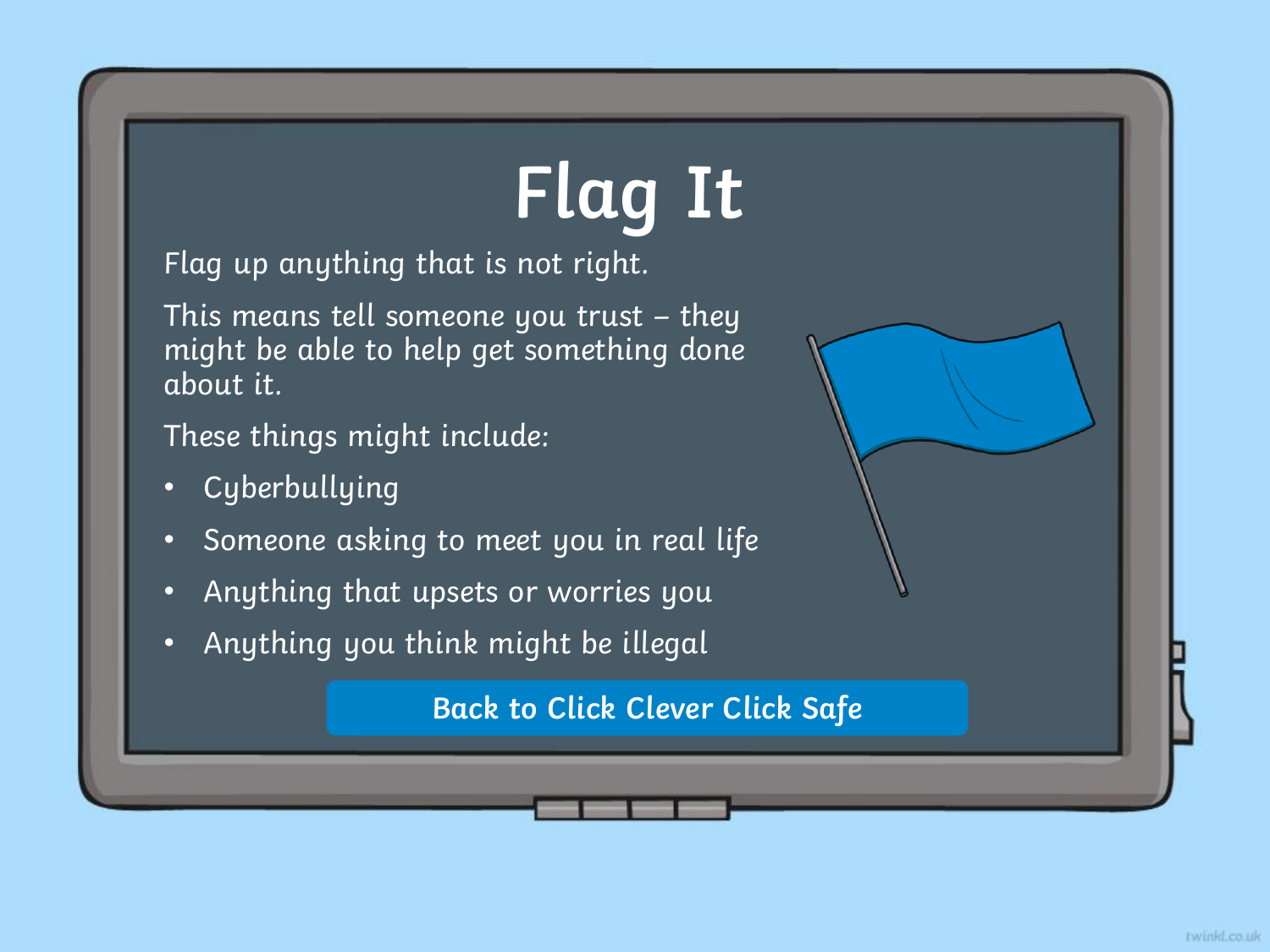## **Cyber Bullying**

<span id="page-8-0"></span>Cyberbullying is no different to bullying in real life. You don't need to put up with it!

- If someone says something that upsets you, tell someone you trust about it, such as a teacher or parent and block the bully.
- Remember that typing something nasty in a message to someone is just as upsetting as saying it to their face. Think before you send!
- Keep evidence to show your trusted adult. You might even need to do a screenshot.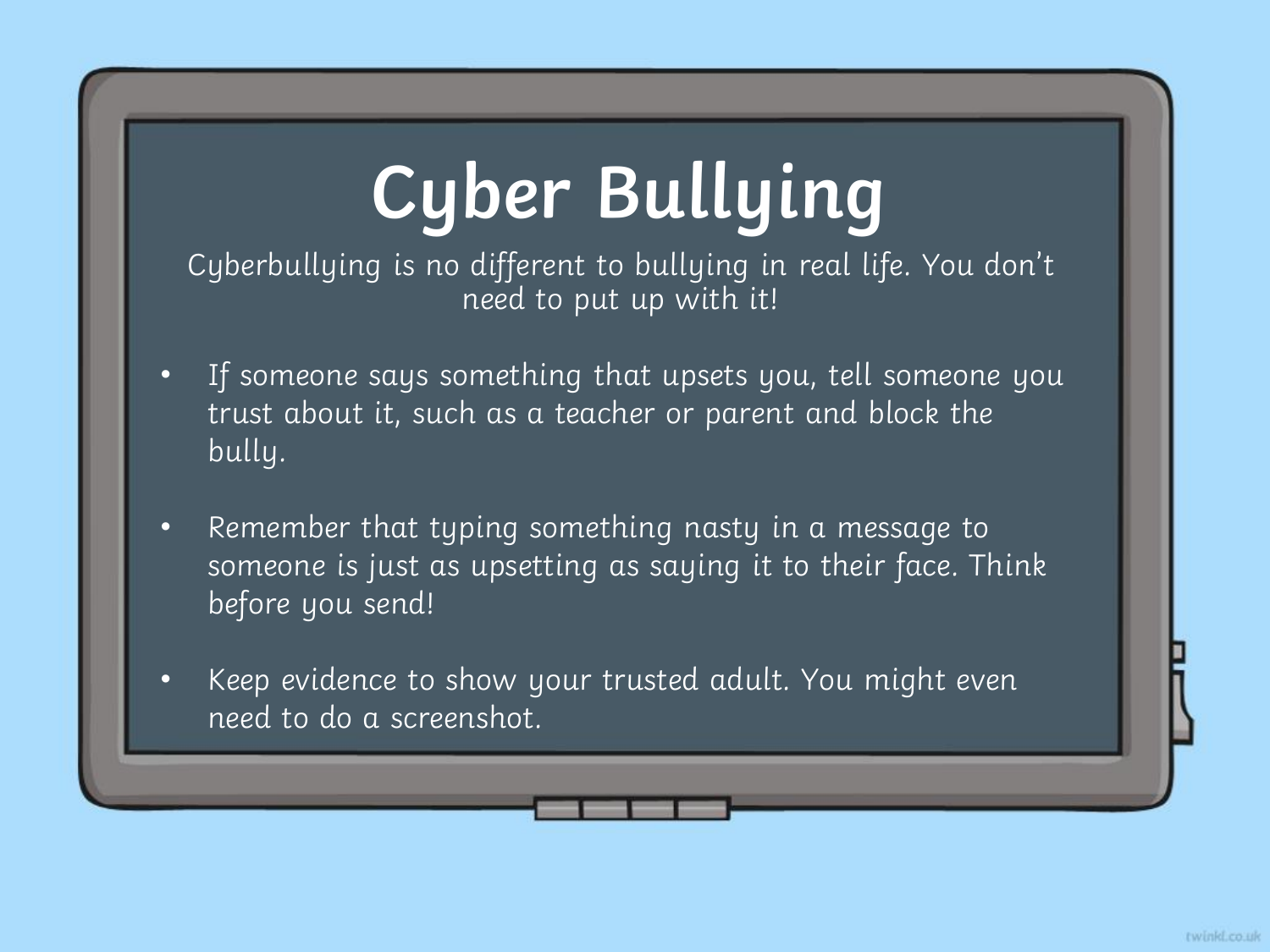### **Meeting People Offline**

- Never meet anyone from the Internet without an adult with you as this is very dangerous!
- Remember, people may not be who they say they are… anyone can upload a photo of someone else and call themselves by a different name with a made-up profile of their age and interests.
- Talk to a trusted adult about it if anyone has asked you to meet them in real life.